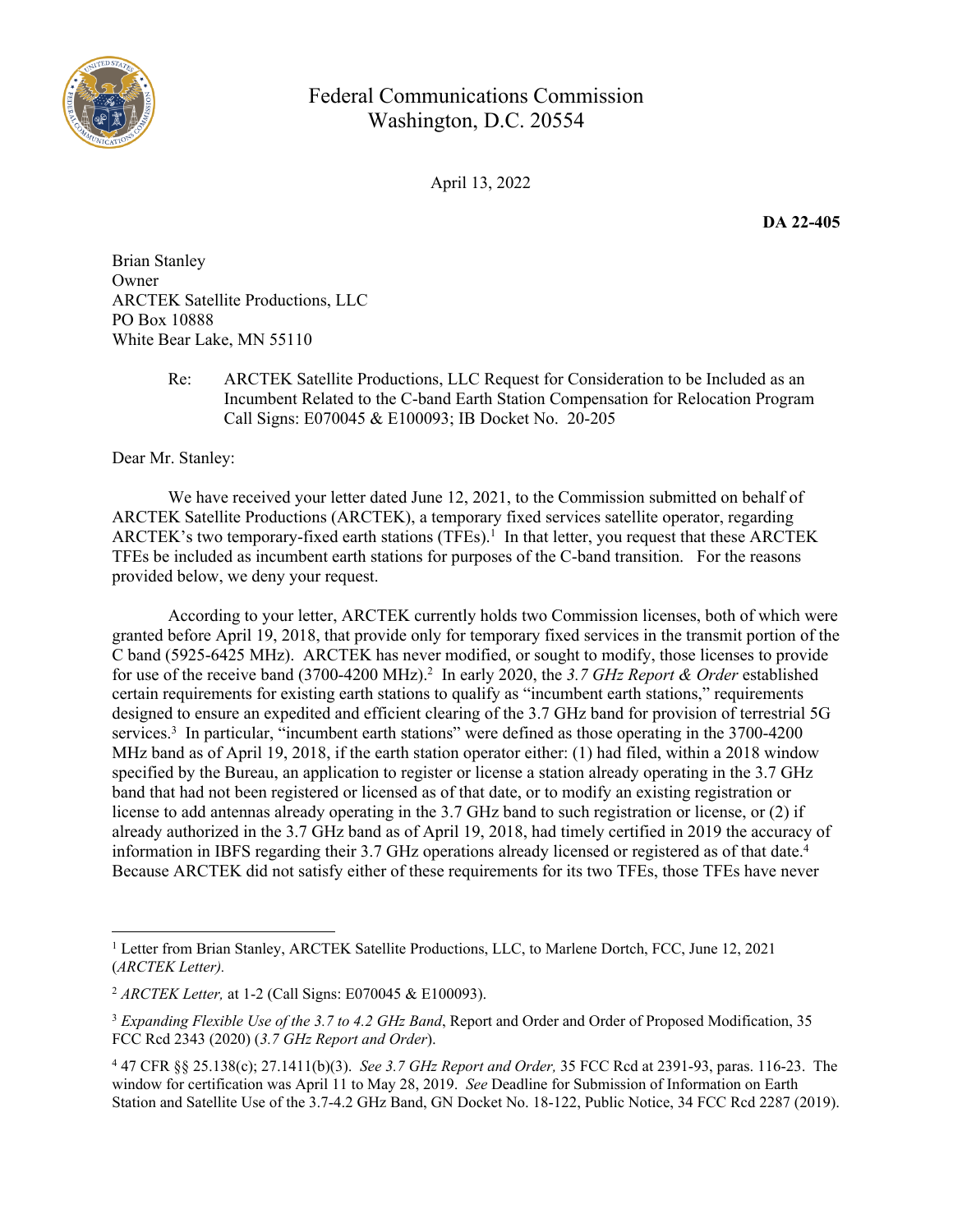qualified for incumbent status and have not been included in any of the International Bureau's releases of the Incumbent Earth Station List, dating back to the first such list which was released on July 6, 2020.<sup>5</sup>

ARCTEK argues that its TFEs should be considered "incumbent earth stations," and ARCTEK should be compensated for expenses incurred to transition its unregistered use of 3700-4200 MHz to 4000-4200 MHz, because the transition of the receive band directly impacts its TFEs' use of the transmit band and because the Commission was not clear about the steps that TFEs only licensed in the transmit portion of the C band were required to take regarding use of 3700-4200 MHz for that use to be considered as part of any C-band transition.<sup>6</sup>

We disagree. Prior to the Commission's repurposing of the 3700-4200 MHz portion of the Cband, the International, Public Safety and Homeland Security, and Wireless Telecommunications Bureaus (the Bureaus), on delegated authority, had provided notice to all stakeholders of the steps they could take to establish that they owned stations operating in that portion of the band, and thereby position themselves to receive the treatment that the Commission might accord incumbents in the event that the Commission repurposed all or part of 3700-4200 MHz. To recap the sequence of relevant events, the Commission initiated a proceeding in 2017 to consider, among other things, several possible options for transitioning 3700-4200 MHz in whole or in part to terrestrial mobile use.<sup>7</sup> In April 2018, during pendency of that proceeding, the Bureaus jointly instituted a temporary freeze on the filing of new earth station registration or license applications in the 3700-4200 MHz frequency band, and opened a 90-day filing window for earth stations that were constructed and operational in that band as of that date but were unregistered or unlicensed for such use to update their entries in the International Bureau Filing System (IBFS).<sup>8</sup> The Public Notice establishing the filing window was clear that it was targeted to use of the 3700-4200 MHz band, and advised all potential applicants that the Commission might, as it considered further action on repurposing the band, "choose to take into consideration only those earth stations that are licensed, registered, or having pending applications on file" as of the close of the filing window.<sup>9</sup>

The International Bureau (the Bureau) issued a number of public notices about the filing window, ultimately extending the filing period for 3700-4200 MHz updates until November 7, 2018 – more than

<sup>5</sup> *See International Bureau Releases List of Incumbent Earth Stations in the 3.7-4.2 GHz Band in the Contiguous United States*, Public Notice, DA 21-1157 (IB Sept. 15, 2021); *International Bureau Releases List of Incumbent Earth Stations in the 3.7-4.2 GHz Band in the Contiguous United States*, Public Notice, DA 20-1424, 36 FCC Rcd 2368 (IB Nov. 30, 2020) (*November 30 Incumbent Earth Station List PN*); *Erratum*, DA 20-1448, 36 FCC Rcd 3844 (IB Dec. 3, 2020)*; International Bureau Releases List of Incumbent Earth Stations in the 3.7-4.2 GHz Band in the Contiguous United States*, Public Notice, DA 20-823, 35 FCC Rcd 16614 (IB Aug. 3, 2020); *International Bureau Releases Preliminary List of Incumbent Earth Stations in the 3.7-4.2 GHz Band in the Contiguous United States*, Public Notice, DA 20-703, 35 FCC Rcd 17018 (IB July 6, 2020).

<sup>6</sup> *ARCTEK Letter*, at 1-2.

<sup>7</sup> *Expanding Flexible Use in Mid-Band Spectrum Between 3.7 and 24 GHz*, GN Docket No. 17-183, Notice of Inquiry, 32 FCC Rcd 6373 (2017) (*Mid-Band NOI*).

<sup>8</sup> *Temporary Freeze on Applications for New or Modified Fixed Satellite Service Earth Stations and Fixed Microwave Stations in the 3.7-4.2 GHz Band*, GN Docket No. 17-183, Public Notice, 83 Fed. Reg. 21746 (May 10, 2018), 33 FCC Rcd 3841(IB/PSHSB/WTB 2018) (*Freeze and 90-Day Earth Station Filing Window Public Notice*).

<sup>9</sup> *Id*. at 3845.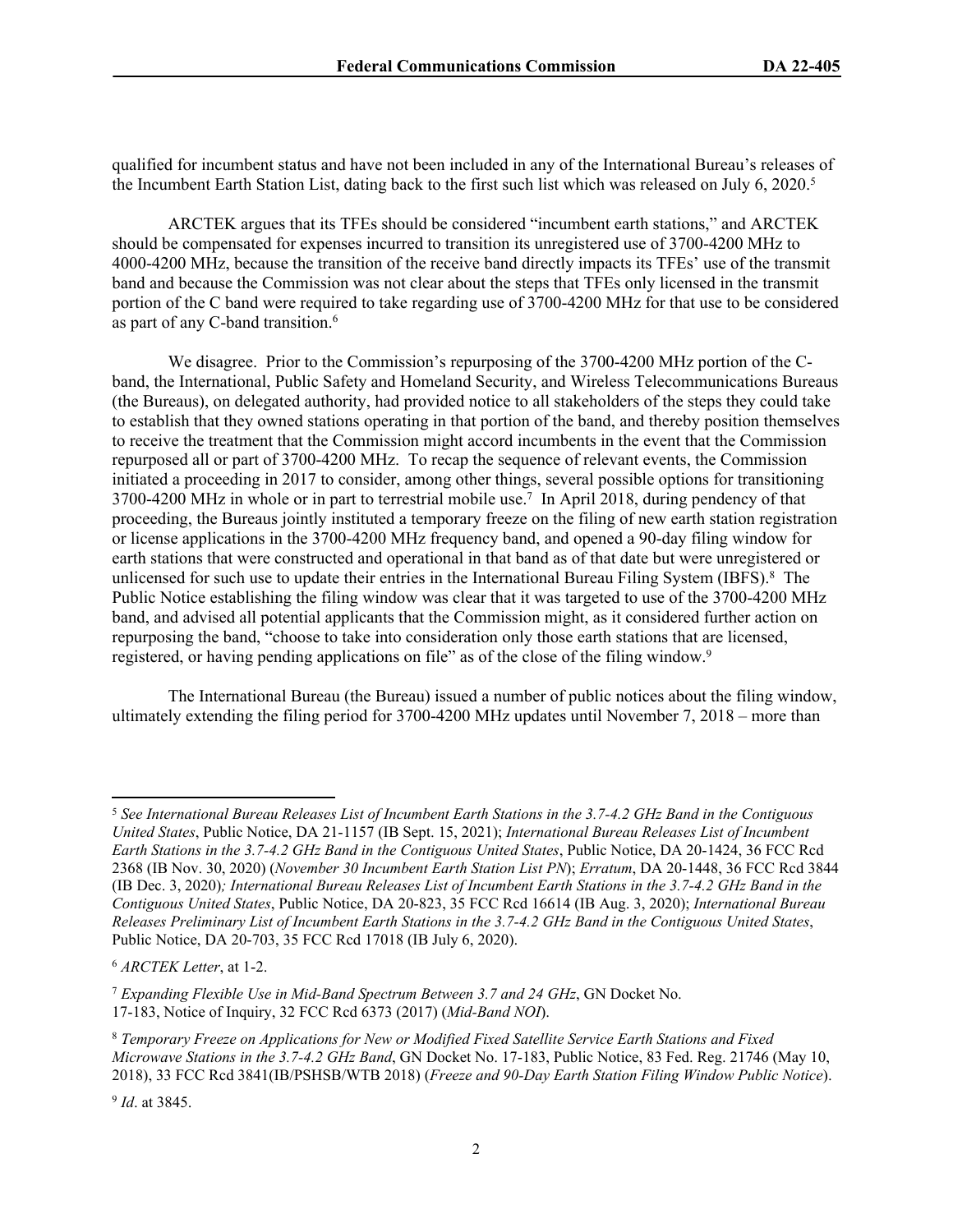six months after the opening of the window.<sup>10</sup> As a result, the Bureau received thousands of applications to register earth stations or update earth station filings during the filing window.

After review of all the filings received, the Bureau issued a preliminary incumbent earth station list on July 6, 2020, which provided 10 days for parties to file corrections.<sup>11</sup> The Preliminary List did not include ARCTEK because it had not submitted a modification application to add the 3700-4200 MHz portion of the band to its existing C-band transmit-only licenses either before the freeze, or within the filing window.<sup>12</sup> ARCTEK did not submit any filing in response to the Preliminary List, and was not included on the final list of incumbent earth stations released on August 3, 2020, or any of the subsequent versions of incumbent earth station list.<sup>13</sup>

<sup>11</sup> *International Bureau Releases Preliminary List of Incumbent Earth Stations in the 3.7-4.2 GHz Band in the Contiguous United States*, Public Notice, DA 20-703, 35 FCC Rcd 17018 (IB July 6, 2020).

<sup>12</sup> ARCTEK's submission of an email from counsel in support of the proposition that license designation of transmit-only was "standard practice" in the C-band satellite uplink industry does not persuade us to grant incumbent status. *ARCTEK Letter* at 2. Among other things, this email is from 2016 and therefore predates all the public notices starting in 2018 that provided extended opportunities for, and identified the potential benefits of, registering use of 3700-4200 MHz – that is, that their use could be taken into account in any C-band transition that the Commission might adopt.

<sup>13</sup> In addition, under the terms of the *3.7 GHz Report & Order*, incumbent earth stations included C-band earth station authorizations that existed as of April 18, 2018, only if their operators certified the accuracy of their information in IBFS during a window that ended May 28, 2019. ARCTEK states that it did not file a certification, but argues that it was unclear that transmit-only TFEs needed to certify the accuracy of its information in IBFS. *ARCTEK Letter* at 3. Transmit-only TFEs, however, were treated no differently than other fixed earth stations for purposes of the certification requirement. In the *2018 Order,* the Commission directed all operators of earth stations, whether fixed or TFEs, to certify the accuracy of the information in IBFS regarding such earth stations, and proposed to protect only those earth stations licensed or registered in IBFS before April 19, 2018, that timely filed such a certification – a proposal it adopted in the *3.7 GHz Report & Order*. *See* Expanding Flexible Use of the 3.7 to 4.2 GHz Band, Order and Notice of Proposed Rulemaking, GN Docket No. 18-122, 33 FCC Rcd 6915, 6923-25 (2018) (*2018 Order/NPRM* or *2018 Order*). In addition to the certification requirement, which applied to all earth stations, in the *2018 Order* the Commission required a supplemental filing from operators of TFEs regarding their operations. *Id.* at paras. 20-21. Of course, the failure of ARCTEK to add 3700-4200 MHz to its license during the 2018 filing window would not have been cured simply by making a C-band certification filing in 2019, because ARCTEK had never sought to include in IBFS the TFEs' use of 3700-4200 MHz.

<sup>10</sup> *International Bureau Announces 90-Day Extension of Filing Window, to October 17, 2018, to File Applications for Earth Stations Currently Operating in 3.7-4.2 GHz Band, GN Docket No. 17-183*, Public Notice, 83 Fed. Reg. 35454 (July 26, 2018), 33 FCC Rcd 6115 (IB 2018); *International Bureau Announces Two-Week Extension of Filing Window for Earth Stations Currently Operating in 3.7-4.2 GHz Band, GN Docket No. 18-122*, Public Notice, 33 FCC Rcd 10054 (IB 2018)(collectively, the *Earth Station Filing Window Public Notices*); *see also International Bureau Reminds Earth Station Operators in 3.7-4.2 GHz Band that Application Filing Window Closes October 17, 2018*, GN Docket No. 18-122, Public Notice, 33 FCC Rcd 8591 (IB 2018). Because of technical issues with the International Bureau Filing System portal around the filing deadline that significantly limited applicants' ability to file, the International Bureau has accepted as timely filed any application filed by November 7, 2018.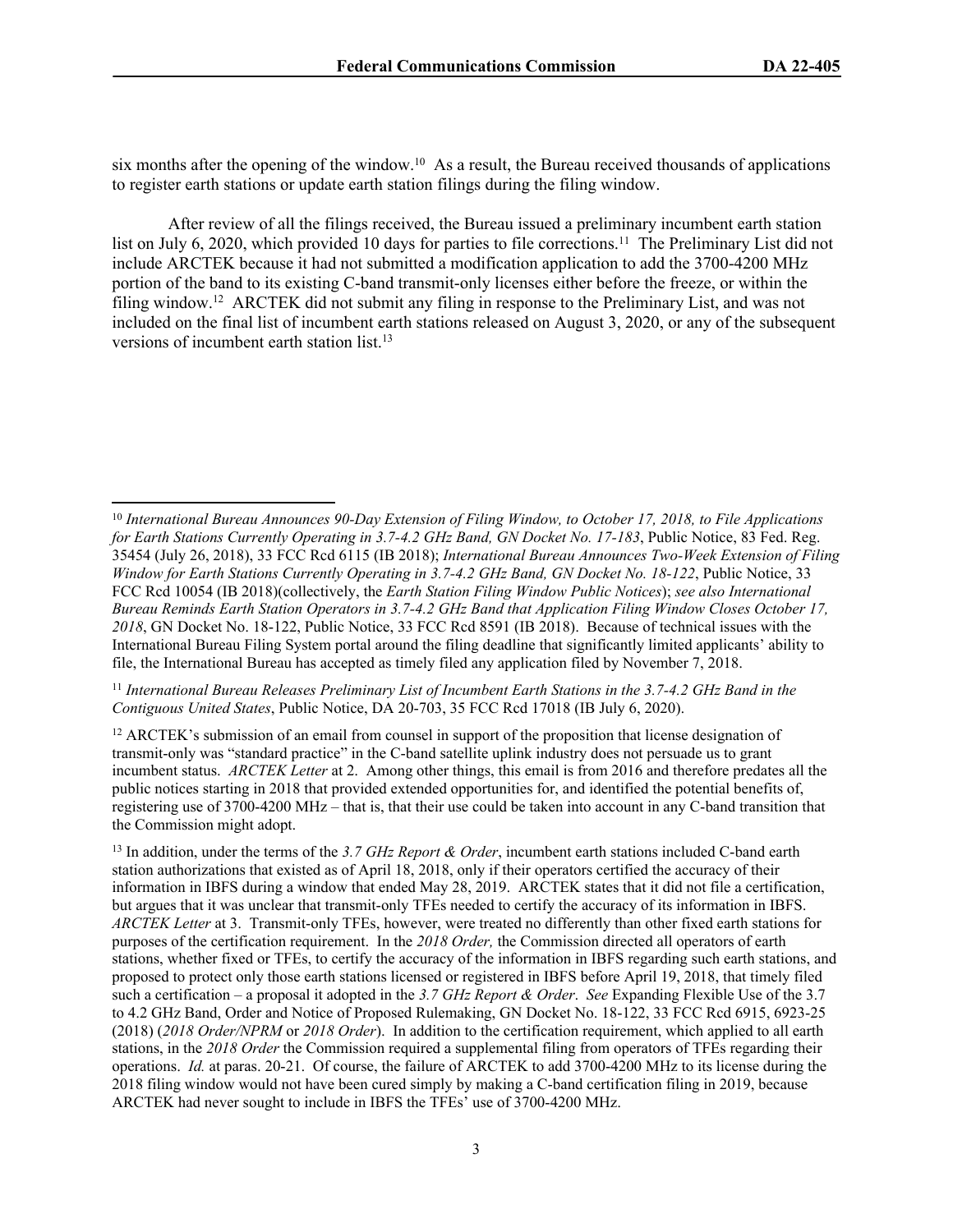We also note that ARCTEK apparently failed to file the specific information required by the Commission of all temporary fixed or transportable earth station operators in its *2018 Order/NPRM*. 14 The Commission required submission of the information regarding such use of 3700-4200 MHz "to better understand the use of the band by" such operations and to allow it to address the "unique challenges" presented by such use.<sup>15</sup> After review of our records, we are unable to find that ARCTEK filed the required information about TFE use of 3700-4200 MHz.

ARCTEK argues that its failure to file should not preclude the relief it seeks because it had not received "any direct correspondence from the FCC or IBFS system regarding any actions [it] was required to take."<sup>16</sup> In an October 2020 Order denying a number of waiver requests, the Bureau rejected similar arguments raised by other operators that argued that they should be granted incumbent status via waiver despite not having met the requirements of the *3.7 GHz Report & Order,* claiming that they did not know about the filing windows.<sup>17</sup> The Bureau found that it had reasonably relied on the numerous public notices and orders that the Commission and the Bureau had issued throughout this proceeding, and published in the Federal Register, to notify potential applicants for incumbent status.<sup>18</sup> The Bureau also conducted frequent outreach to relevant industry associations to promote awareness among their members.

ARCTEK also argues that it is being treated differently from another temporary fixed earth station operator, PSSI, all of whose transmit-only TFEs, ARCTEK claims, have been granted incumbent status.<sup>19</sup> To the contrary, PSSI has a number of transmit-only Call Signs, analogous to ARCTEK's two Call Signs, that have not been granted incumbent status and are not included in the incumbent list because PSSI, like ARCTEK, did not seek to modify those licenses to include receive-only operations in the 3700- 4200 MHz portion of the band.<sup>20</sup>

ARCTEK urges the Commission to open a new window to allow all transmit-only licensees to update their licenses to a transmit/receive designation or to include all transmit-only licenses to be eligible to be listed as an incumbent. The Commission rejected requests in the *3.7 GHz Report & Order*, adopted in early 2020, to open an additional window for the registration of antennas in 3700-4200 MHz, in light of the many opportunities afforded earth station operators to update their records in IBFS.<sup>21</sup> For similar reasons, we will not open a new window or, upon delegated authority, fundamentally revisit the

<sup>16</sup> *ARCTEK Letter* at 2.

<sup>18</sup> *October 23 Order*, at 11907.

<sup>19</sup> *ARCTEK Letter* at 3.

<sup>20</sup> PSSI holds authorizations under the names PSSI Global Services, LLC, and Production & Satellite Services, Inc. Call Signs: E080052, E0800053, E090175, and E980388 are examples of PSSI Transmit-Only Call Signs not included in the Incumbent List because they do not include 3700-4200 MHz in the authorization.

<sup>21</sup> *3.7 GHz Report & Order* at 2393.

<sup>14</sup> *See 2018 Order* at 6924. *See also* Deadline for Submission of Information on Earth Station and Satellite Use of the 3.7-4.2 GHz Band, GN Docket No. 18-122, Public Notice, 84 Fed. Reg. 22733 (May 20, 2019), 34 FCC Rcd 2287, 2288 (2019).

<sup>15</sup> *See 2018 Order* at 6924.

<sup>17</sup> *See Incumbent Earth Stations in the 3.7-4.2 GHz Band in the Contiguous United States*, Order, IB Docket No. 20- 205, GN Docket No. 20-305, 35 FCC Rcd 11896, 11907 (IB 2020) (*October 23 Order*).